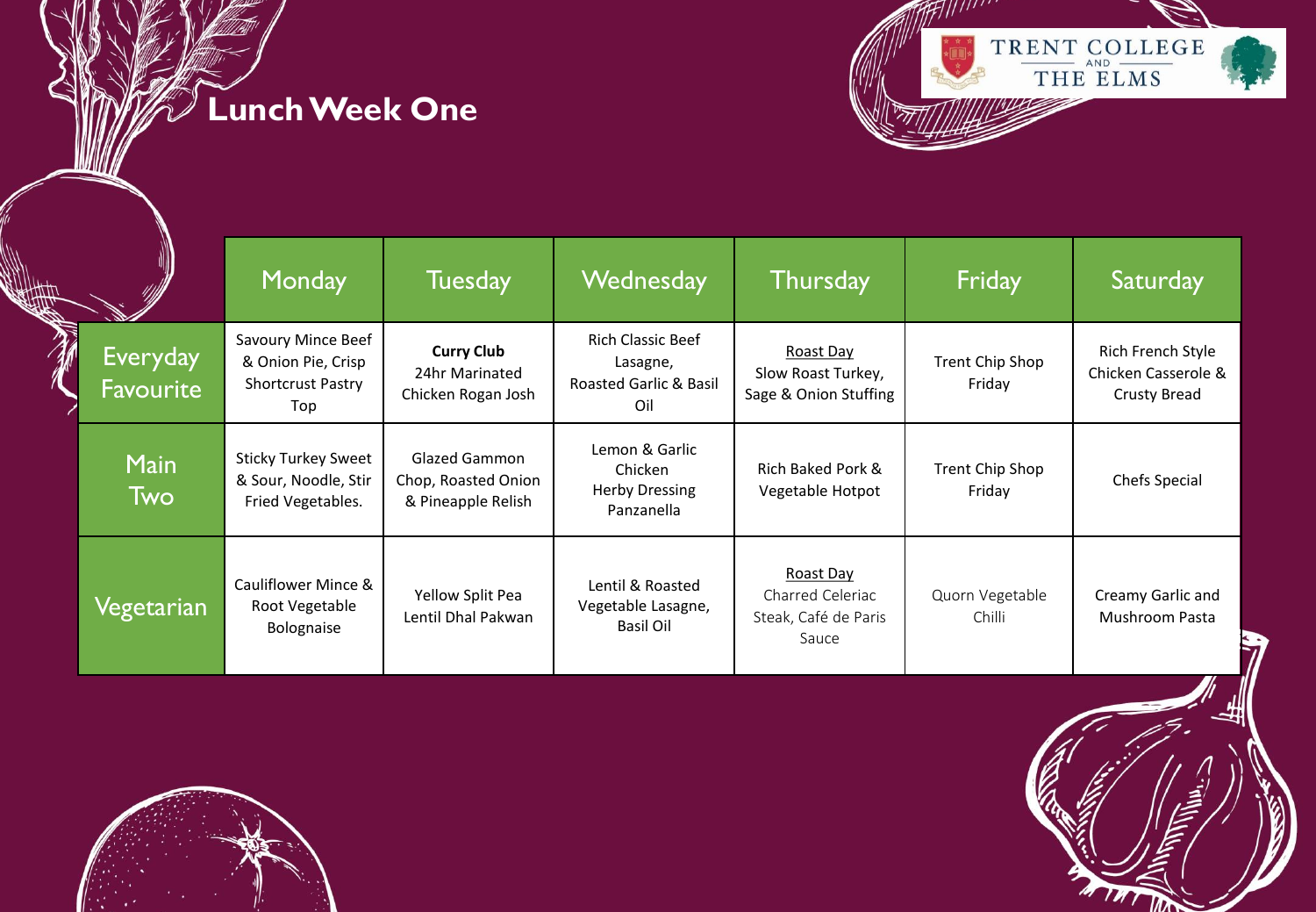## **Lunch Week One**



| <b>WIII</b>                   | Monday                                                         | <b>Tuesday</b>                                                           | Wednesday                                                                        | Thursday                                                                    | Friday                                                           | Saturday                                                             |
|-------------------------------|----------------------------------------------------------------|--------------------------------------------------------------------------|----------------------------------------------------------------------------------|-----------------------------------------------------------------------------|------------------------------------------------------------------|----------------------------------------------------------------------|
| <b>Sides</b>                  | <b>Baked New Potato</b><br><b>Stem Greens</b><br>Sweetcorn     | Lime & Coriander Rice<br><b>Steamed Mixed</b><br><b>Florets</b>          | <b>Garlic Bread</b><br><b>Buttered New Potatoes</b><br><b>Vegetable Medley</b>   | Chunky Carrots<br><b>Roasted Potatoes</b><br><b>Broccoli</b>                | Chunky Chips<br>Peas<br><b>Baked Beans</b>                       | <b>Rustic Potatoes</b><br>Seasonal Vegetables                        |
| <b>Deli</b>                   |                                                                |                                                                          | A Daily Selection of Sandwiches<br>Homemade Soup of the Day                      |                                                                             |                                                                  |                                                                      |
| Salad Bar                     |                                                                |                                                                          | A Daily Selection of Compound & Simple<br>Salads, Proteins, Dressings and Sauces |                                                                             |                                                                  |                                                                      |
| Jacket<br>potato<br>and Pasta | <b>Grated Cheese</b><br><b>Baked Beans</b>                     | Pasta with<br>Tomato & Red<br>Pepper Sauce                               | Jacket with Filling of<br>the Day                                                | Pasta with Tomato &<br><b>Basil Sauce</b>                                   | Jacket with Filling of<br>the Day                                | Pasta with Mild<br>Arrabbiata Sauce                                  |
| <b>Dessert</b>                | Winter Fruit Crumble<br>Fresh Cut fruit<br><b>Dessert Pots</b> | Rice Pudding, Fruit<br>Compote<br>Fresh Cut Fruit<br><b>Dessert Pots</b> | Caramel Tart<br>Fresh Cut Fruit<br><b>Dessert Pots</b>                           | Double Chocolate<br>Sprinkle Cake<br>Fresh Cut Fruit<br><b>Dessert Pots</b> | Jam, Coconut<br>Sponge<br>Fresh Cut Fruit<br><b>Dessert Pots</b> | <b>Tray Bake Selection</b><br>Fresh Cut Fruit<br><b>Dessert Pots</b> |
|                               |                                                                |                                                                          |                                                                                  |                                                                             |                                                                  |                                                                      |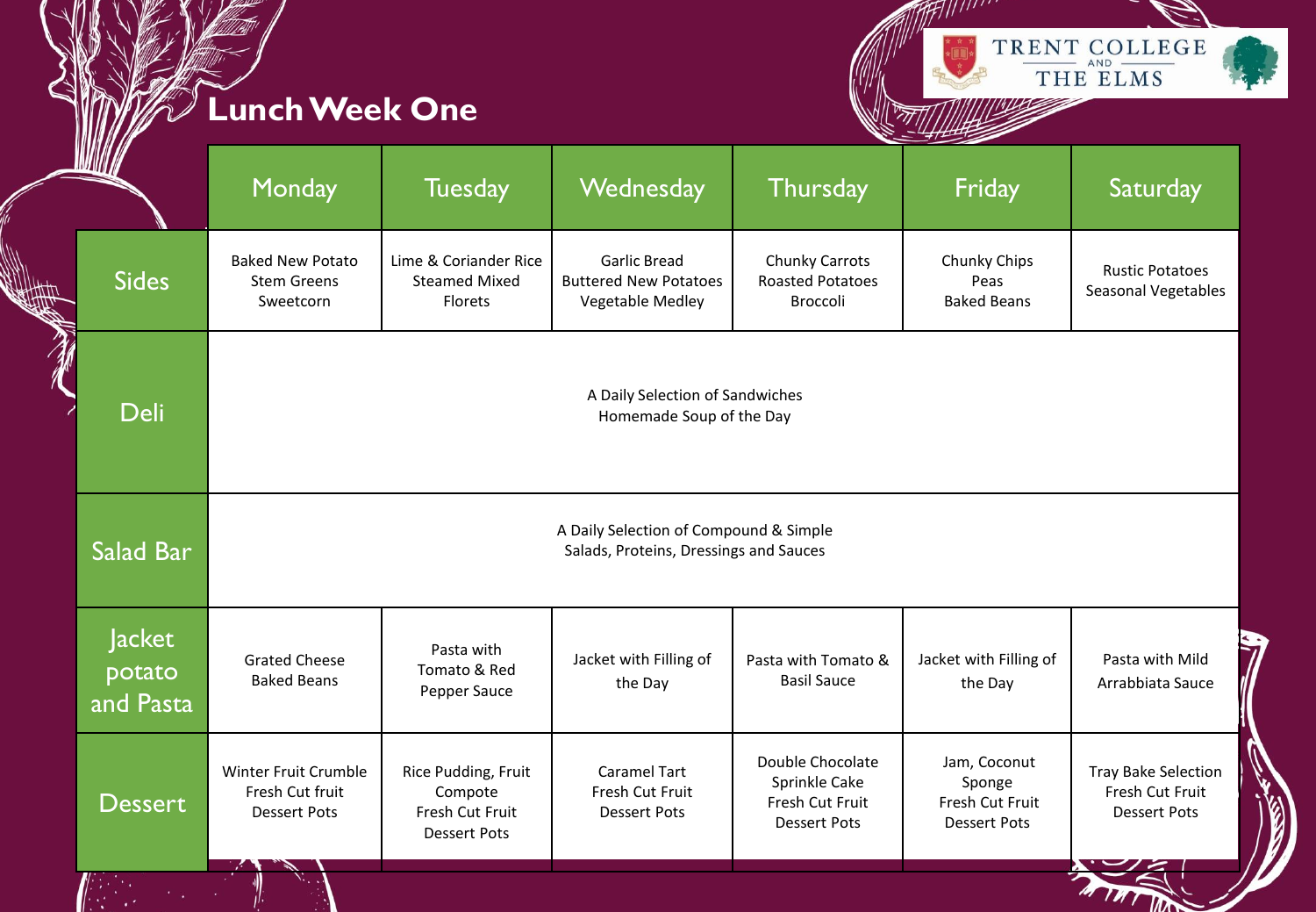







|                              | <b>Monday</b>                                                               | <b>Tuesday</b>                                                                       | <b>Wednesday</b>                                                             | <b>Thursday</b>                                                             | Friday                                                       | Saturday                                           |
|------------------------------|-----------------------------------------------------------------------------|--------------------------------------------------------------------------------------|------------------------------------------------------------------------------|-----------------------------------------------------------------------------|--------------------------------------------------------------|----------------------------------------------------|
| Everyday<br><b>Favourite</b> | Mexican Beef<br>Butter Bean Chilli,<br>Salsa Fresca, Sour<br>Cream          | Local Derbyshire Pork<br>Sausages, Roasted<br><b>Red Onion Sauce</b>                 | Pan Asian<br>Crispy Japanese<br>Chicken Katsu Curry                          | Roast Day<br>Roast Beef, Rich<br>Gravy, Horseradish &<br>Yorkshire Puddings | Trent Chip Shop<br>Friday                                    | Sticky Honey BBQ<br>Chicken & Sweet<br>Waffle      |
| <b>Main</b><br>Two           | Slow Cooked<br>Chicken Masala                                               | <b>Classic Slow Cooked</b><br>Chicken & Vegetable<br>Stew, Herby<br><b>Dumplings</b> | BBQ Pulled Pork Slider,<br>Zesty Slaw, Homemade<br><b>Trent Smokey Sauce</b> | Creamy Chicken<br>& Leek Pie<br>Handmade Flaky<br><b>Shortcrust Pastry</b>  | Trent Chip Shop<br>Friday                                    | Chef's Dish of<br>the Day                          |
| Vegetarian                   | Black Bean &<br><b>Mushroom Mince</b><br>Chilli, Coriander<br><b>Relish</b> | <b>Mac Attack</b><br>Macaroni Cheese,<br>Garlic Crumb                                | Pan Asian<br>Katsu Aubergine,<br>Tomato, Lentil &<br>Coconut Curry           | Roast Day<br>Baked Swede Steak,<br>Chimichurri & Roast<br>Red Onion         | Vegan Sweet Potato,<br>Chickpea & Coriander<br>Smash Burger. | Wild Mushroom<br>Barley Risotto, Wilted<br>Spinach |

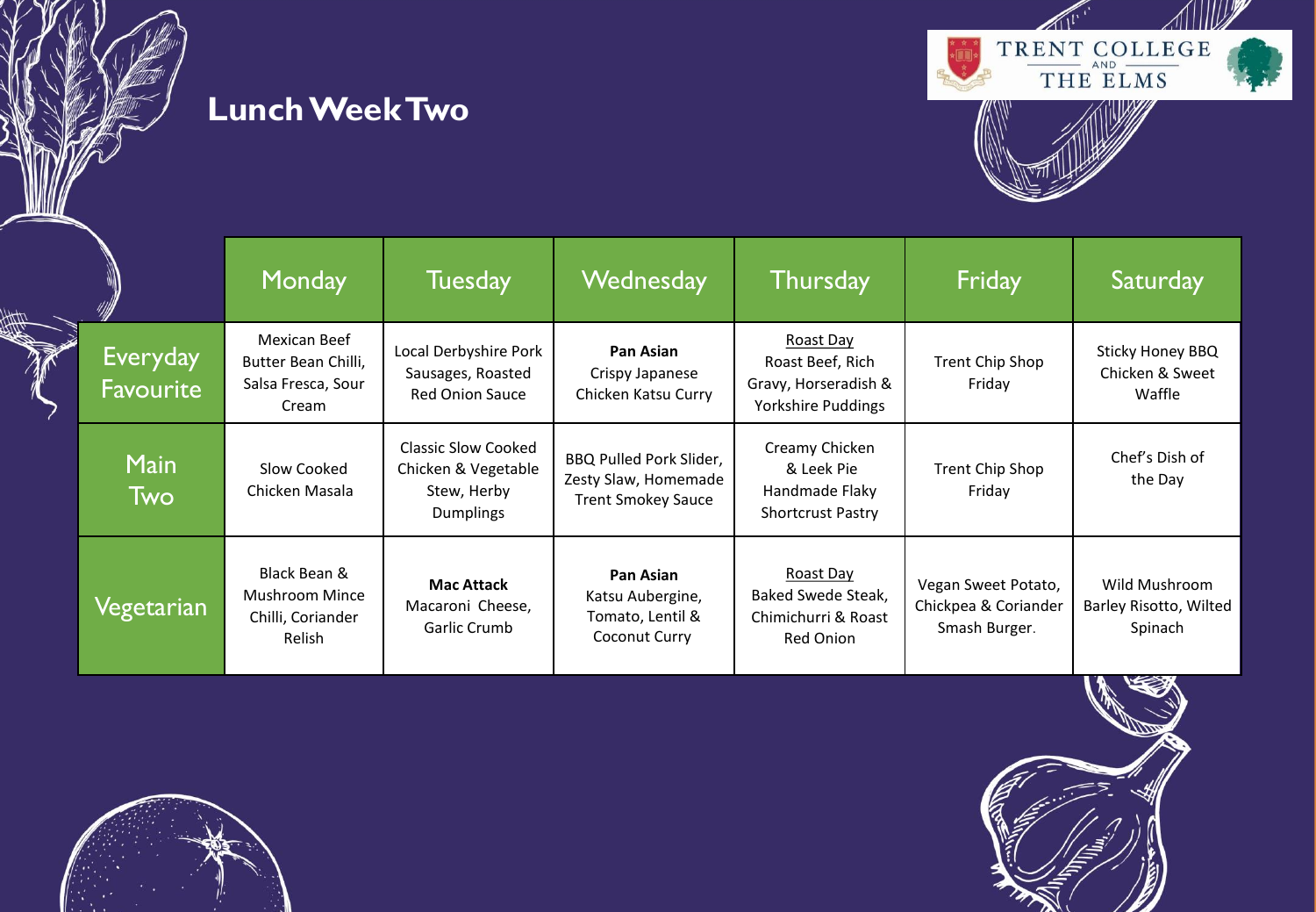|                               | <b>Lunch Week Two</b>                                        |                                                                                  |                                                                             |                                                                   | A                                                                       | TRENT COLLEGE<br>$AND -$<br>THE ELMS                         |  |  |
|-------------------------------|--------------------------------------------------------------|----------------------------------------------------------------------------------|-----------------------------------------------------------------------------|-------------------------------------------------------------------|-------------------------------------------------------------------------|--------------------------------------------------------------|--|--|
|                               | Monday                                                       | <b>Tuesday</b>                                                                   | Wednesday                                                                   | <b>Thursday</b>                                                   | Friday                                                                  | Saturday                                                     |  |  |
| <b>Sides</b>                  | Lime Green Rice<br>Hispi Cabbage<br>Peas/ mange Tout         | Creamy Mash<br>Green Pod Mix<br>Sweetcorn                                        | <b>Coriander Rice</b><br><b>Herby Baked Potatoes</b><br>Broccoli            | <b>Roasted Carrots</b><br>Cauliflower<br>Roast Potatoes           | Chunky Chips<br><b>Mushy Peas</b><br><b>Baked Beans</b>                 | Selection of salads<br><b>Spiced Potatoes</b>                |  |  |
| <b>Deli</b>                   |                                                              | A Daily Selection of Sandwiches<br>Homemade Soup of the Day                      |                                                                             |                                                                   |                                                                         |                                                              |  |  |
| Salad Bar                     |                                                              | A Daily Selection of Compound & Simple<br>Salads, Proteins, Dressings and Sauces |                                                                             |                                                                   |                                                                         |                                                              |  |  |
| Jacket<br>potato<br>and Pasta | <b>Grated Cheese</b><br><b>Baked Beans</b>                   | Pasta with<br>Tomato & Red<br>Pepper Sauce                                       | Jacket with Filling of<br>the Day                                           | Pasta with Tomato &<br><b>Basil Sauce</b>                         | Jacket with Filling of<br>the Day                                       | Pasta with Mild<br>Arrabbiata Sauce                          |  |  |
| <b>Dessert</b>                | Pear & Oat Crumble<br>Fresh Cut fruit<br><b>Dessert Pots</b> | Sprinkles Sponge<br>Cake<br>Fresh Cut Fruit<br><b>Dessert Pots</b>               | Banana Sponge,<br>Caramel Drizzle<br>Fresh Cut Fruit<br><b>Dessert Pots</b> | Spotted Dicky<br>Sponge<br>Fresh Cut Fruit<br><b>Dessert Pots</b> | Chocolate Sponge &<br>Custard<br>Fresh Cut Fruit<br><b>Dessert Pots</b> | Home Baked Cookies<br>Fresh cut fruit<br><b>Dessert Pots</b> |  |  |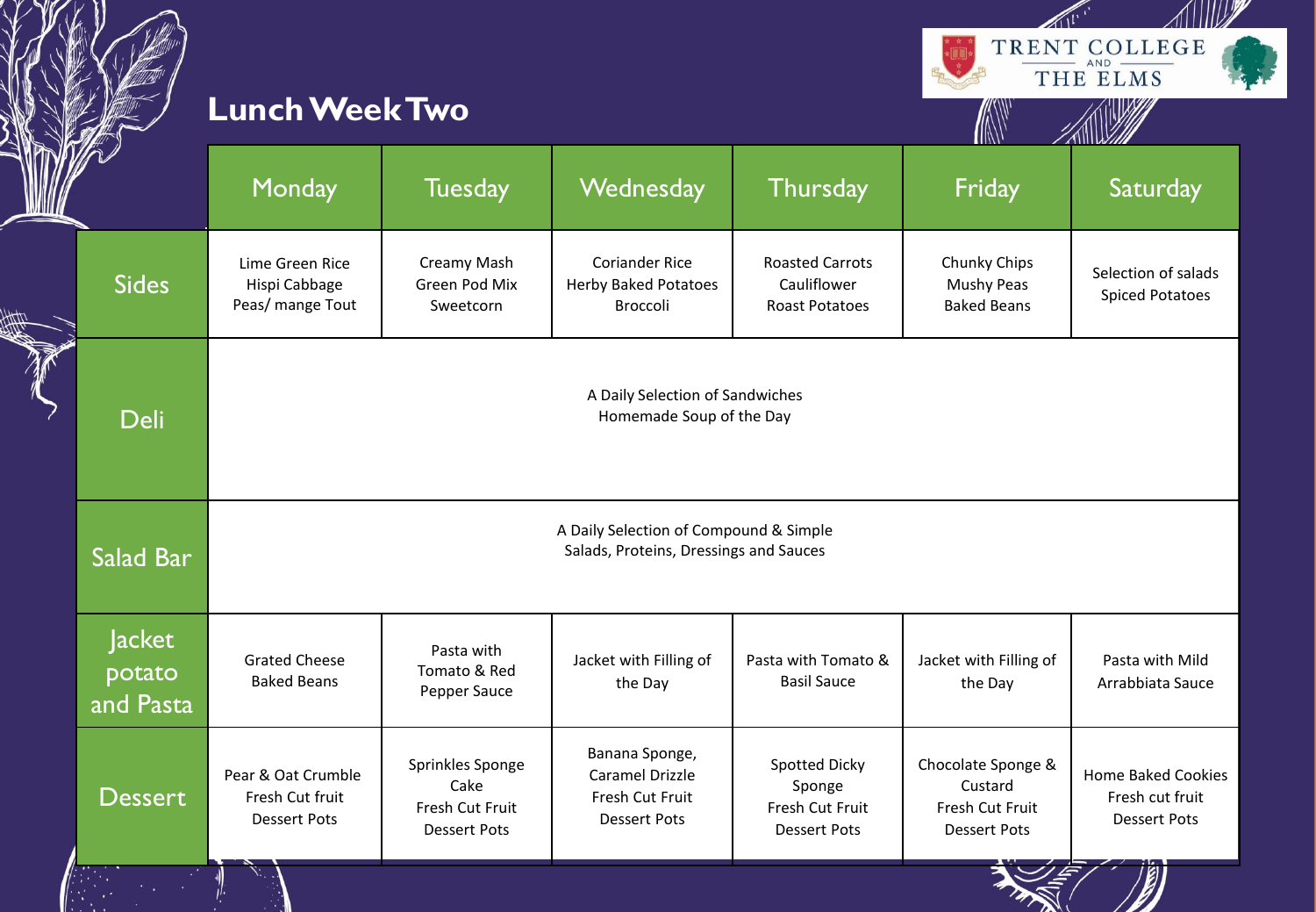**Lunch Week Three**



|                              | <b>Monday</b>                                                            | <b>Tuesday</b>                                                     | Wednesday                                                              | <b>Thursday</b>                                                     | Friday                                               | Saturday                                     |
|------------------------------|--------------------------------------------------------------------------|--------------------------------------------------------------------|------------------------------------------------------------------------|---------------------------------------------------------------------|------------------------------------------------------|----------------------------------------------|
| Everyday<br><b>Favourite</b> | Pan Asian<br>Chinese Style Pork<br>Chow Mein                             | Portuguese Chicken,<br>Lemon & Herb<br>Dressing<br>Piri Piri Sauce | Slow Cooked Classic<br>Beef Bolognaise<br>Crispy Garlic Bread          | <b>Roast Day</b><br>Roast Gammon,<br>Sweet Orange Glaze             | Trent Chip Shop<br>Friday                            | Classic Meatball Sub,<br>Marinara Sauce      |
| <b>Main</b><br><u>l Twol</u> | Loaded Beef<br>Nacho's, Sour<br>Cream, Pico De<br>Gallo & Queso<br>Sauce | Slow Cooked Lamb<br>Keema, Butter Bean<br>& Spinach                | Pulled Chicken &<br>Pepper Crispy Taco,<br>Chimichurri Sauce           | Slow Roasted British<br>Beef & Vegetable<br>Stew                    | Trent Chip Shop<br>Friday                            | Chefs Special                                |
| Vegetarian                   | Sticky Garlic &<br>Ginger Tofu, Korean<br>Stir Fry & Soy Bean            | Sweet Potato,<br>Chickpea & Spinach<br>Curry                       | Vegan Mushroom, Kale<br>& Bean Ragu, Garlic &<br><b>Basil Dressing</b> | Roast Day<br>Garlic, Thyme &<br>Mushroom Ciabatta,<br>Crispy Rocket | Creamy, Garlic, &<br>Leek Potato Bake<br>Chive Crumb | Vegetable Shawarma,<br>Chilli & Mint Yoghurt |



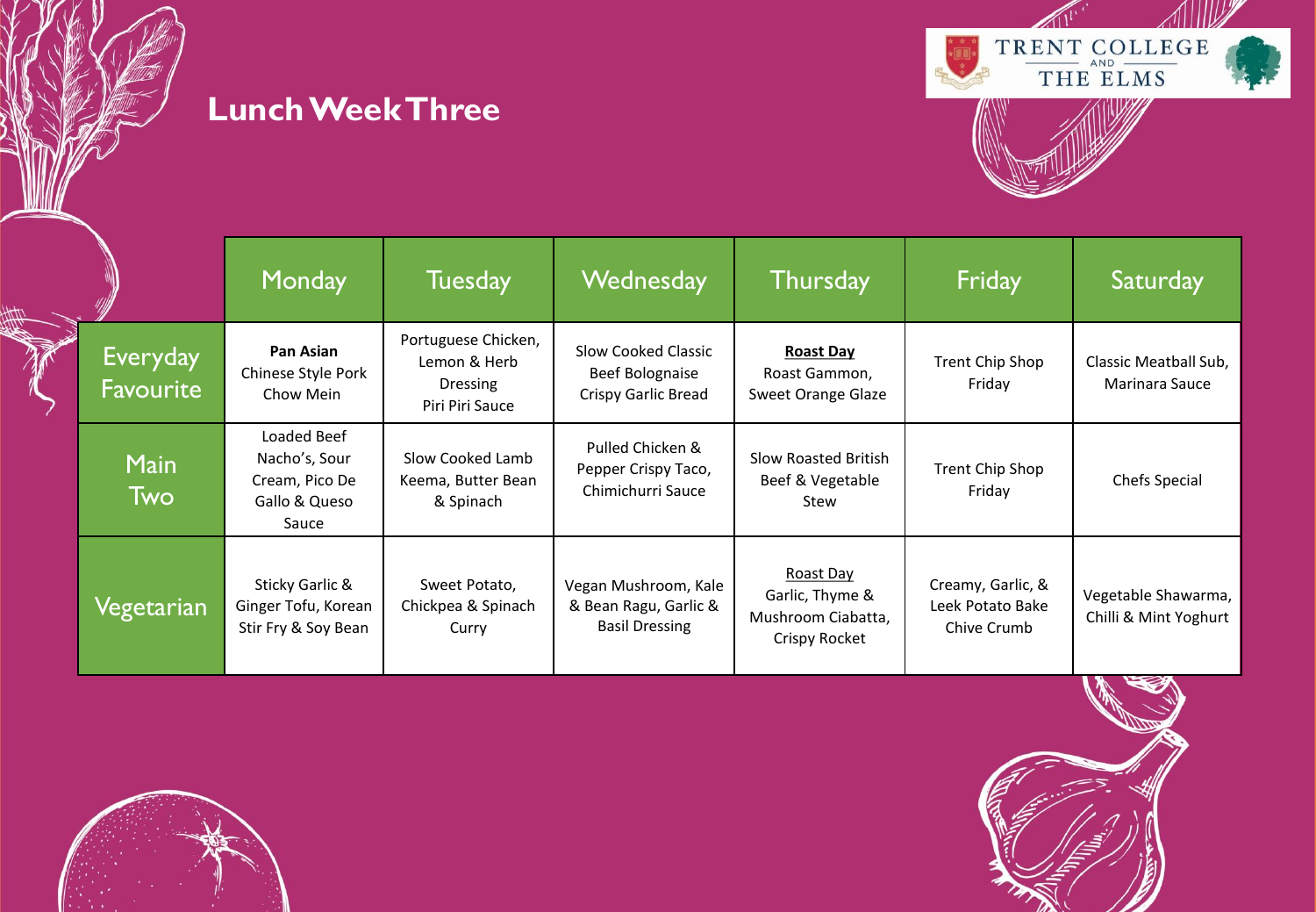

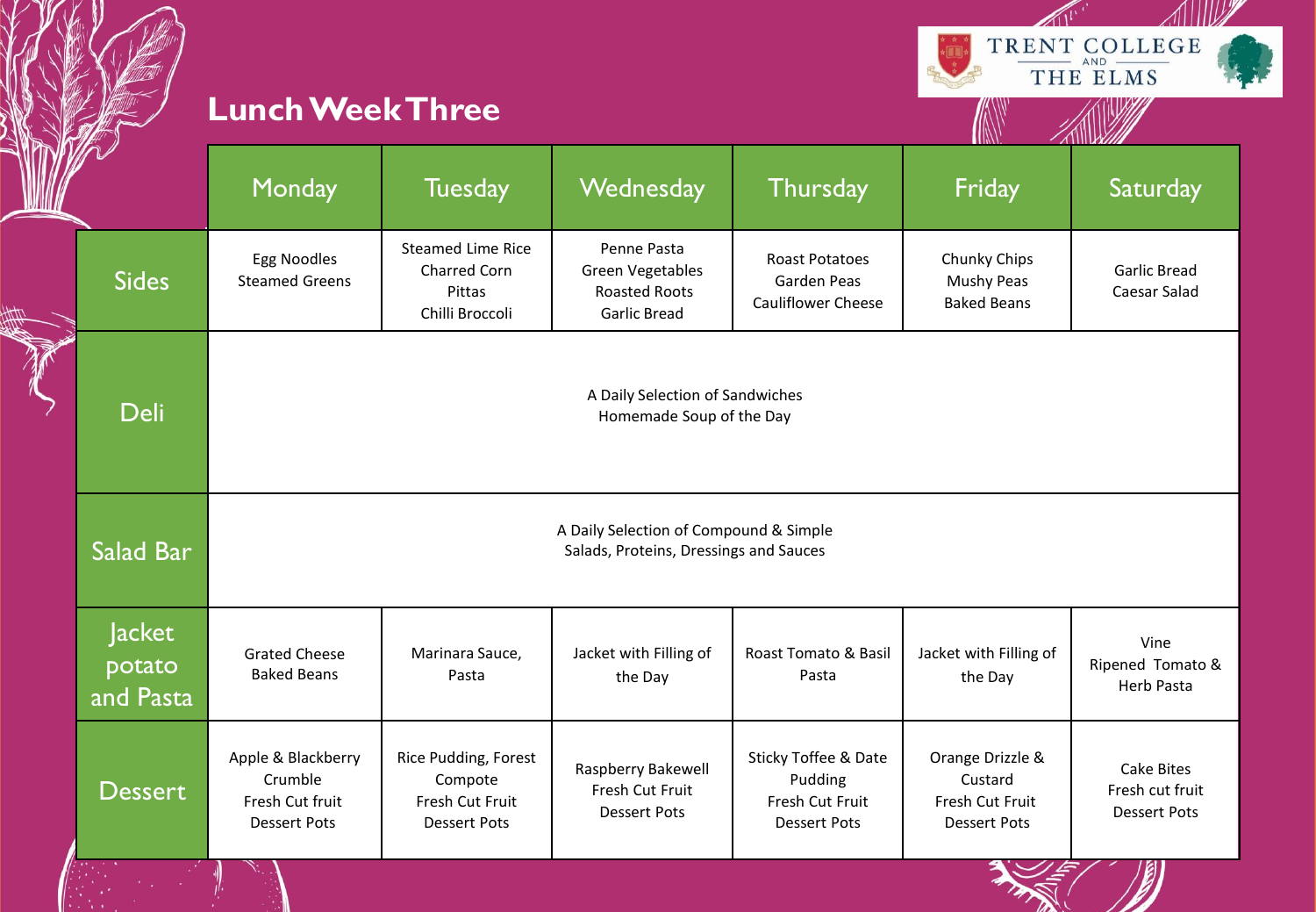**Lunch Week Four**



|                              | <b>Monday</b>                                                                          | <b>Tuesday</b>                                                           | Wednesday                            | <b>Thursday</b>                                                | Friday                    | Saturday                                                        |
|------------------------------|----------------------------------------------------------------------------------------|--------------------------------------------------------------------------|--------------------------------------|----------------------------------------------------------------|---------------------------|-----------------------------------------------------------------|
| <b>Everyday</b><br>Favourite | <b>Glazed Gammon</b><br>Chop, Roasted<br>Onion & Pineapple<br>Salsa                    | Sticky Sesame Beef,<br>Sweet & Sour,<br>Noodle, Stir Fried<br>Vegetables | Italian Theme Day<br>'Pizza & Pasta' | Roast Day<br>Slow Roast Turkey,<br>Sage & Onion Stuffing       | Trent Chip Shop<br>Friday | Rich French Style<br>Chicken Casserole &<br><b>Crusty Bread</b> |
| <b>Main</b><br><b>Two</b>    | <b>Rich Classic Beef</b><br>Lasagne, Roasted<br><b>Garlic Bread &amp; Basil</b><br>Oil | <b>Curry Club</b><br>24hr Marinated<br>Chicken Rogan Josh                | Italian Theme Day<br>'Pizza & Pasta' | Keto Pork, Garlicky<br>Cream Sauce                             | Trent Chip Shop<br>Friday | Chefs Special                                                   |
| Vegetarian                   | Roasted Vegetable<br>Lasagne with Garlic<br>Bread & Basil Oil                          | Yellow Split Pea<br>Lentil Dhal Pakwan                                   | Italian Theme Day<br>'Pizza & Pasta' | Roast Day<br>Charred Celeriac<br>Steak, Café de Paris<br>Sauce | Quorn Vegetable<br>Chilli | Creamy Garlic and<br>Mushroom Pasta                             |



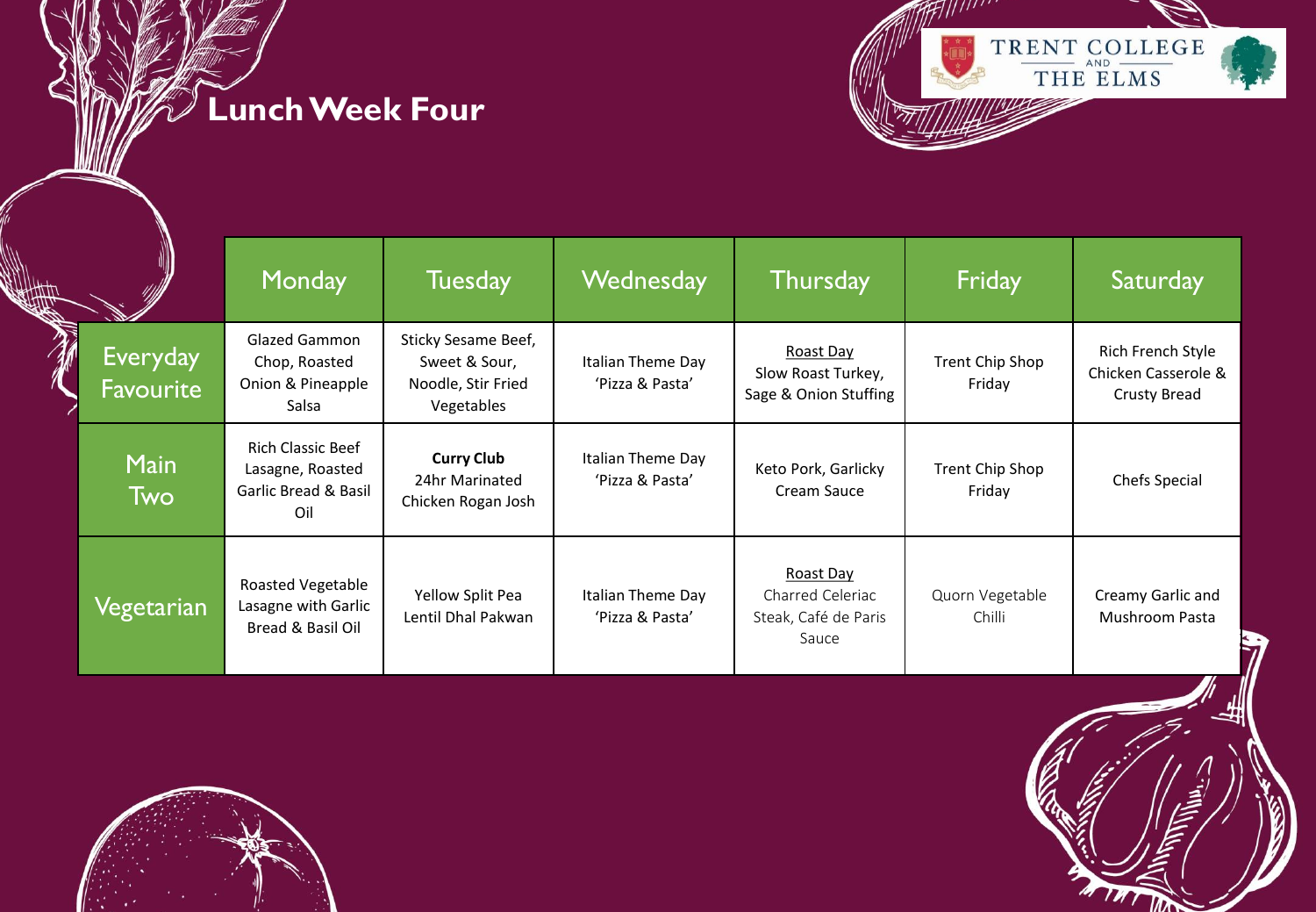## **Lunch Week Four**

 $\mathbb{R}^n$ 



M THT

|                                                                     | WWW                                  | Monday                                                         | <b>Tuesday</b>                                                                   | Wednesday                                                                | <b>Thursday</b>                                                             | Friday                                                          | Saturday                                                             |  |
|---------------------------------------------------------------------|--------------------------------------|----------------------------------------------------------------|----------------------------------------------------------------------------------|--------------------------------------------------------------------------|-----------------------------------------------------------------------------|-----------------------------------------------------------------|----------------------------------------------------------------------|--|
| <b>SULTER</b>                                                       | <b>Sides</b>                         | <b>Baked New Potato</b><br><b>Stem Greens</b><br>Sweetcorn     | Lime & Coriander Rice<br><b>Steamed Mixed</b><br>Florets                         | <b>Rosemary Potatoes</b><br>Corn on the Cob<br><b>House Salads</b>       | Chunky Carrots<br><b>Roasted Potatoes</b><br>Peas                           | Chunky Chips<br>Mushy Peas<br><b>Baked Beans</b>                | <b>Rustic Potatoes</b><br>Seasonal Vegetables                        |  |
| A Daily Selection of Sandwiches<br>Deli<br>Homemade Soup of the Day |                                      |                                                                |                                                                                  |                                                                          |                                                                             |                                                                 |                                                                      |  |
|                                                                     | Salad Bar                            |                                                                | A Daily Selection of Compound & Simple<br>Salads, Proteins, Dressings and Sauces |                                                                          |                                                                             |                                                                 |                                                                      |  |
|                                                                     | <b>Jacket</b><br>potato<br>and Pasta | <b>Grated Cheese</b><br><b>Baked Beans</b>                     | Pasta with<br>Tomato & Red<br>Pepper Sauce                                       | Jacket with Filling of<br>the Day                                        | Pasta with Tomato &<br><b>Basil Sauce</b>                                   | Jacket with Filling of<br>the Day                               | Pasta with Mild<br>Arrabbiata Sauce                                  |  |
|                                                                     | <b>Dessert</b>                       | Winter Fruit Crumble<br>Fresh Cut fruit<br><b>Dessert Pots</b> | Jam, Coconut<br>Sponge<br>Fresh Cut Fruit<br><b>Dessert Pots</b>                 | Rice Pudding, Fruit<br>Compote<br>Fresh Cut Fruit<br><b>Dessert Pots</b> | Double Chocolate<br>Sprinkle Cake<br>Fresh Cut Fruit<br><b>Dessert Pots</b> | <b>Cornflake Tart</b><br>Fresh Cut Fruit<br><b>Dessert Pots</b> | <b>Tray Bake Selection</b><br>Fresh Cut Fruit<br><b>Dessert Pots</b> |  |
|                                                                     | $\mathcal{U}$ .                      |                                                                |                                                                                  |                                                                          |                                                                             |                                                                 |                                                                      |  |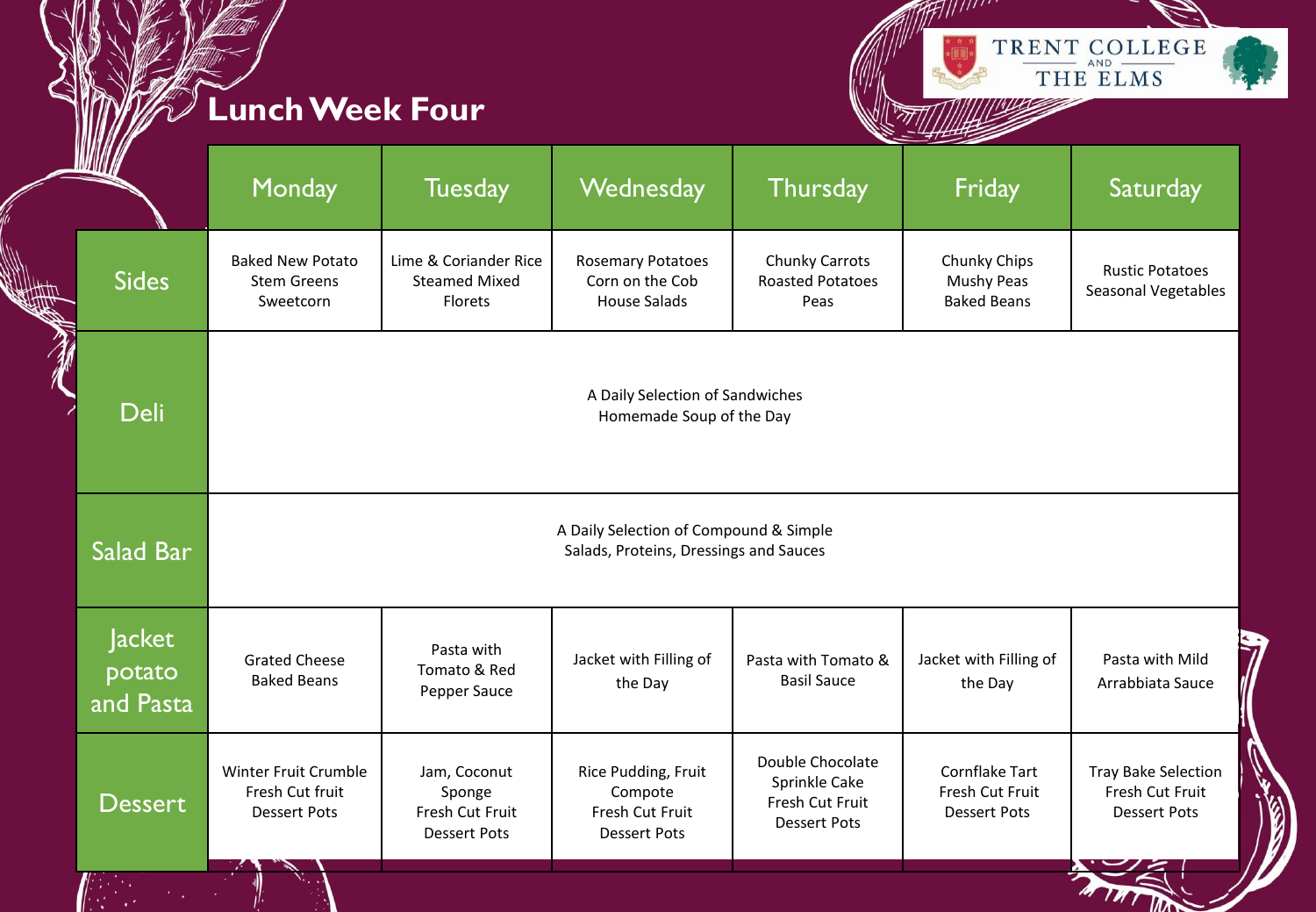





|                                     | Monday                                                             | <b>Tuesday</b>                                                                | <b>Wednesday</b>                                                             | <b>Thursday</b>                                                             | Friday                                                       | Saturday                                           |
|-------------------------------------|--------------------------------------------------------------------|-------------------------------------------------------------------------------|------------------------------------------------------------------------------|-----------------------------------------------------------------------------|--------------------------------------------------------------|----------------------------------------------------|
| <b>Everyday</b><br><b>Favourite</b> | Mexican Beef<br>Butter Bean Chilli,<br>Salsa Fresca, Sour<br>Cream | Local Derbyshire Pork<br>Sausages, Roasted<br><b>Red Onion Sauce</b>          | Pan Asian<br>Crispy Japanese<br>Chicken Katsu Curry                          | Roast Day<br>Roast Beef, Rich<br>Gravy, Horseradish &<br>Yorkshire Puddings | Trent Chip Shop<br>Friday                                    | Sticky Honey BBQ<br>Chicken & Sweet<br>Waffle      |
| <b>Main</b><br><b>Two</b>           | Slow Cooked<br>Chicken Masala                                      | <b>Classic Slow Cooked</b><br>Chicken & Vegetable<br>Stew, Herby<br>Dumplings | BBQ Pulled Pork Slider,<br>Zesty Slaw, Homemade<br><b>Trent Smokey Sauce</b> | Creamy Chicken<br>& Leek Pie<br>Handmade Flaky<br><b>Shortcrust Pastry</b>  | Trent Chip Shop<br>Friday                                    | Chef's Dish of<br>the Day                          |
| Vegetarian                          | Black Bean &<br>Mushroom Mince<br>Chilli, Coriander<br>Relish      | <b>Mac Attack</b><br>Macaroni Cheese,<br>Garlic Crumb                         | Pan Asian<br>Katsu Aubergine,<br>Tomato, Lentil &<br>Coconut Curry           | Roast Day<br>Baked Swede Steak,<br>Chimichurri & Roast<br>Red Onion         | Vegan Sweet Potato,<br>Chickpea & Coriander<br>Smash Burger. | Wild Mushroom<br>Barley Risotto, Wilted<br>Spinach |